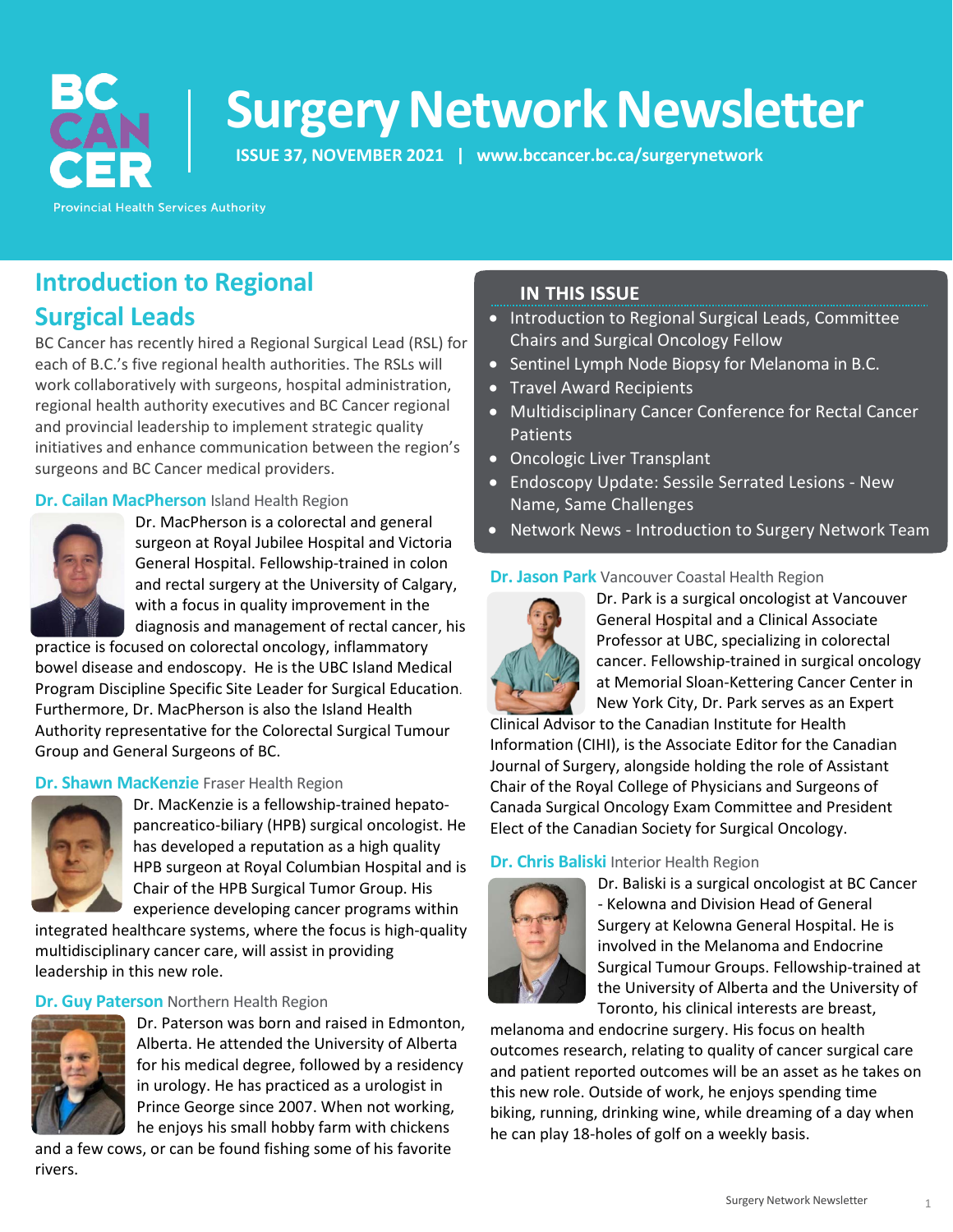### **Introduction to Surgery Network Committee Chairs**

#### **Dr. Janice Kwon -** Chair, Research & Outcomes Evaluation Committee



Dr. Kwon is a gynecologic oncologist and Vice Head and professor in the Department of Obstetrics and Gynecology at UBC. She serves as Chair of the Priority and Evaluations Committee at BC Cancer and Chair of the National BRCA Collaborative. Her expertise is in hereditary cancer syndromes and conducting cost-effectiveness analyses of testing criteria and risk-reducing interventions. Her background includes a Master in Public Health from Harvard University and an appointment at the University of Texas M.D. Anderson Cancer Center in Houston. She currently holds a Health Professional Investigator Award from the Michael Smith Foundation for Health Research.

 **Dr. Heather Stuart -** Chair, Continuing Professional Development & Knowledge Transfer Committee

Heather Stuart is a surgical oncologist at BC Cancer and Vancouver General Hospital, with an interest in gastrointestinal and cutaneous malignancies. She completed her surgical oncology training at the University of Miami and a Master of Science at UBC. Her current clinical and research foci include optimizing outcomes for patients with gastroenteropancreatic neuroendocrine tumors and cutaneous malignancies. She is the co-chair of the BC Cancer Gastrointestinal Clinical Outcomes Unit and the research chair for the general surgery residency training program.



#### **Vacant -** Chair, Clinical Practice & Quality Assurance Committee

The CPQA Chair is designed to improve practices and increase knowledge within surgical oncology throughout the province by promoting and championing surgical quality improvement endeavors and standards. The Chair will work collaboratively with BC Cancer Surgery executive leadership, BC Cancer regional leadership, Health Authority Regional Surgical Leads, surgeons and hospital administration to advocate surgical quality assurance/improvement, ensuring cancer patients in B.C. have access to the highest quality surgical cancer care.

> [CLICK HERE TO VIEW CPQA POSTING](https://jobs.phsa.ca/job/vancouver/chair-clinical-practice-and-quality-assurance-cpqa-committee-bc-cancer/909/17927676144) – CLOSES DECEMBER 17TH *(Best viewed in Chrome browser)*

### **Introduction: Surgical Oncology Fellow – Stephanie Marcil**



Dr. Stephanie Marcil graduated from McGill University medical school and completed her general surgery training at the University of Montreal in Quebec, Canada. She is currently in her first-year of fellowship in complex surgical oncology at the University of British Columbia. She has a special

interest in the management of advanced gastrointestinal malignancies, specifically in treatment advances of patients with gastric cancer. She is currently a co-investigator in a prospective Canadian phase II clinical trial to further clarify the role of gastrectomy, combined with cytoreductive surgery and hyperthermic intraperitoneal chemotherapy (HIPEC) for the management of locally advanced gastric cancer and gastric cancer presenting with limited peritoneal disease.

Gastric cancer is 14th in incidence in Canada, which translates into ~4200 new cases per year, with most patients presenting with locally advanced or metastatic disease. Since its introduction as a treatment modality, cytoreductive surgery and HIPEC has been established as a treatment option for the management of peritoneal disease from colorectal, ovarian, and appendiceal origin. Its role in the management of peritoneal disease, in the clinical context of gastric cancer, has yet to be established. The poor overall survival of patients with peritoneal disease from gastric cancer with the present standard care, and the significant incidence of peritoneal carcinomatosis as treatment failure after surgery with curative intent are the foundation of this clinical trial. Accrual for this study is expected to begin in early 2022.

For more information, please email [stephanie.marcil@mail.mcgill.ca](mailto:stephanie.marcil@mail.mcgill.ca)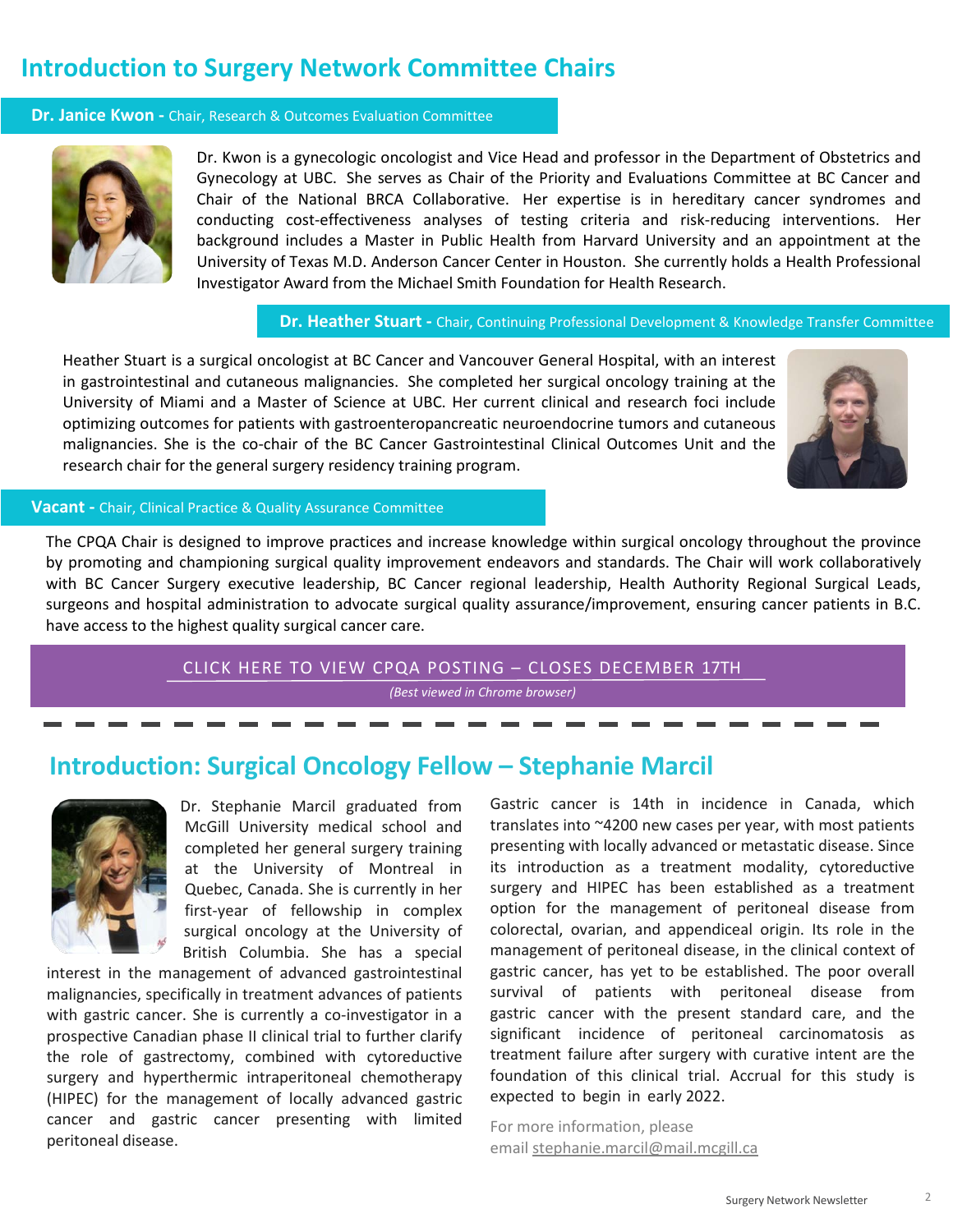## **Sentinel Lymph Node Biopsy for Melanoma in B.C.**

**Dr. Sita Ollek,** Surgical Oncologist & General Surgeon**,** SITE & BC Cancer



The incidence of cutaneous malignant melanoma continues to rise worldwide, and in Canada, melanoma accounts for 80% of skin cancer related morality. $1$  Given that the majority of patients will present with clinically node negative disease, a sentinel lymph node biopsy (SLNB)

plays a central role in the management of melanoma.

The importance of a SLNB has been long established and the landmark MSLT-I trial demonstrated that a SLNB provides important prognostic information.<sup>2</sup> Although a positive SLNB was previously a routine indication to proceed with a completion lymph node dissection (CLND), there has been a shift away from this approach after two key trials (MSLT-II and DeCog-SLT) failed to show a survival benefit with CLND. $3,4$  Furthermore, these trials demonstrated increased morbidity with CLND.

Despite this shift in the surgical management of a positive SLNB, accurate staging of the nodal basin has arguably never been more relevant as in the current era of adjuvant systemic therapy in melanoma. There is now strong evidence for and a well-established role of adjuvant systemic therapy, with both immunotherapy

and targeted therapy, in stage III melanoma. Studies have demonstrated significantly improved survival outcomes with adjuvant systemic therapy, including improved overall survival, recurrence free survival and distant metastasis free survival. $5-7$  However, if the nodal basin is not staged with a SLNB, patients will not have the opportunity to benefit from these therapies.

The indications for a SLNB are outlined in several major societal guidelines (Table 1). In general, a SLNB is recommended for patients with a melanoma with Breslow depth >1.0mm (i.e. pT2a or greater). A SLNB should be discussed and considered for those with a melanoma with Breslow depth <0.8mm with ulceration or 0.8 – 1.0mm regardless of ulceration (i.e. pT1b). As always, consideration should be given to individual patient age and co-morbidities that may impact the benefit of a SLNB or candidacy for adjuvant systemic therapy.

Despite widely available guidelines on the indications for a SLNB and the known prognostic and therapeutic implications of a positive sentinel node, SLNB remains underutilized.<sup>8</sup> A study in British Columbia, which included 759 patients with melanoma, found that a SLNB was performed in only 54% of cases when indicated.<sup>9</sup> The rate of SLNB was lowest in patients with stage IIC melanoma,

| <b>Table 1. Society SLNB recommendations</b>                                                                            |      |                                                                                                            |                                                                                                                |  |  |  |  |  |
|-------------------------------------------------------------------------------------------------------------------------|------|------------------------------------------------------------------------------------------------------------|----------------------------------------------------------------------------------------------------------------|--|--|--|--|--|
| <b>Society</b>                                                                                                          | Year | Breslow depth                                                                                              | <b>SLNB Recommendation</b>                                                                                     |  |  |  |  |  |
| <b>NCCN<sup>a</sup></b>                                                                                                 | 2021 | <0.8mm without ulceration<br><0.8mm with ulceration<br>$0.8 - 1.0$ mm<br>$>1.0$ mm                         | Not recommended<br>Discuss and consider<br>Discuss and consider<br>SLNB recommended                            |  |  |  |  |  |
| ASCO-SSO <sup>b</sup>                                                                                                   | 2017 | <0.8mm without ulceration<br><0.8mm with ulceration<br>$0.8 - 1.0$ mm<br>$1.01 - 4.0$ mm<br>$>4.0$ mm      | Not recommended<br>Discuss and consider<br>Discuss and consider<br>SLNB recommended<br>SLNB may be recommended |  |  |  |  |  |
| <b>ESMO<sup>c</sup></b>                                                                                                 | 2020 | <0.8mm without ulceration<br><0.8mm with ulceration<br>$0.8 - 1.0$ mm<br>$>1.0$ mm                         | Not recommended<br>Discuss and consider<br>Discuss and consider<br>SLNB recommended                            |  |  |  |  |  |
| CCO <sup>d</sup>                                                                                                        | 2019 | <0.8mm without ulceration<br><0.8mm with high risk<br>features <sup>e</sup><br>$0.8 - 1.0$ mm<br>$>1.0$ mm | Not recommended<br>Discuss and consider<br>Discuss and consider<br>SLNB recommended                            |  |  |  |  |  |
| a – National Comprehensive Cancer Network<br>b - American Society of Clinical Oncology and Society of Surgical Oncology |      |                                                                                                            |                                                                                                                |  |  |  |  |  |

c – European Society of Medical Oncology

d – Cancer Care Ontario clinical practice guideline

e – High risk features include Clark level IV/V, mitotic rate  $\geq$ 1/mm<sup>2</sup>, ulceration or microsatellites

amongst which only 35% of patients underwent a SLNB. This is particularly concerning given the inherently high risk nature of these patients.

Staging of the nodal basin with a SLNB remains central in the management of patients who present with clinically node negative melanoma. Efforts should be made to ensure all specialists treating melanoma understand the indications and relevance of a SLNB.

*References for this article can be found on the [BC Cancer Surgery](http://www.bccancer.bc.ca/health-professionals/networks/surgery-network/newsletter)  [Network website.](http://www.bccancer.bc.ca/health-professionals/networks/surgery-network/newsletter)*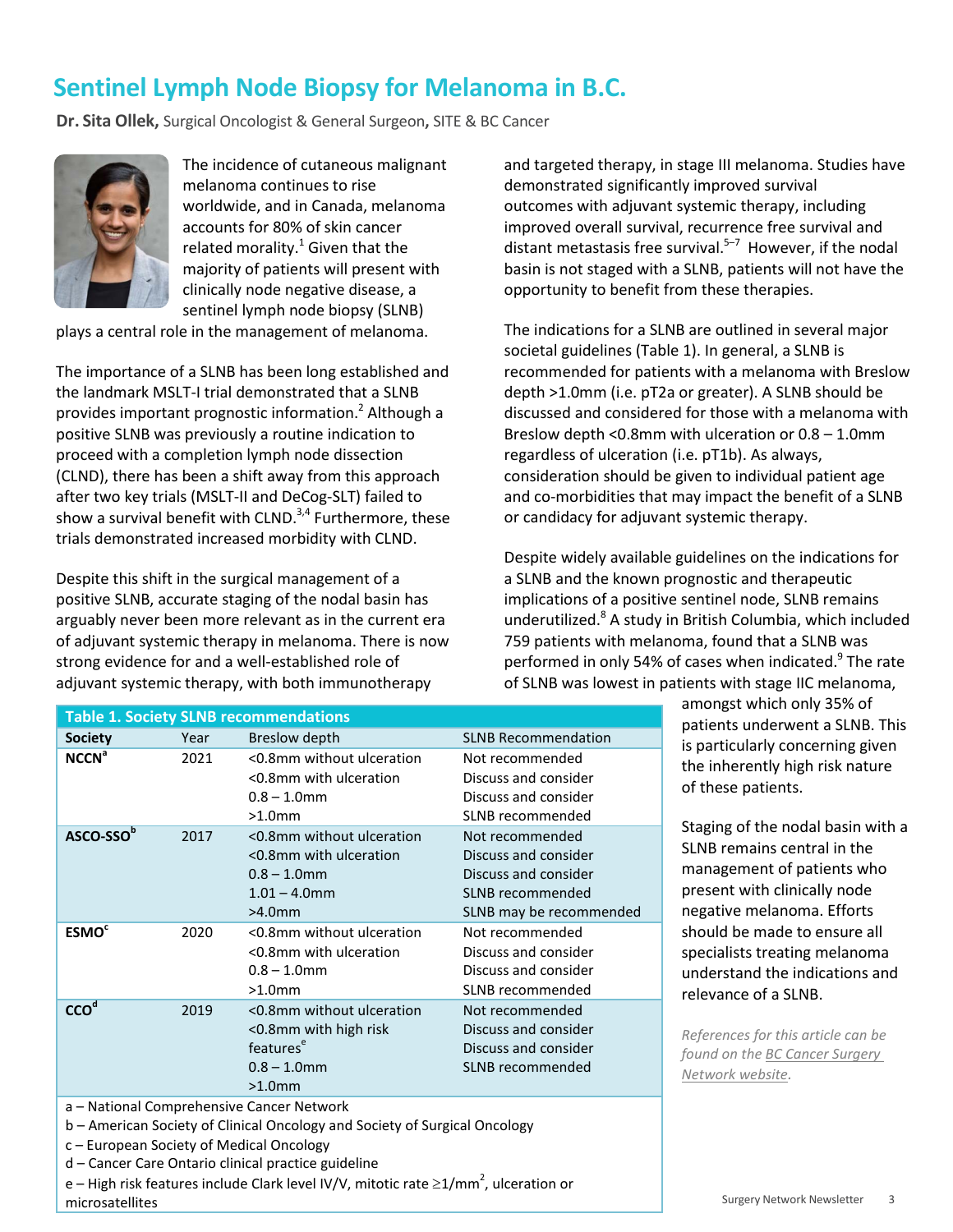### **Surgical Oncology Network Travel Award Recipients**

**Accuracy of Preoperative Imaging Estimates: Optimizing the Planning for Breast Conserving Surgery**

#### *Hannah Kapur*

Breast cancer is the most common cancer in Canadian women, with 1 in 8 women expected to develop breast cancer in their lifetime. Fortunately, widespread mammography screening has helped to catch breast cancers at an earlier stage, often when they are nonpalpable. Surgery is a critical first line treatment for earlystage breast cancer, for which there are two surgical options: *total mastectomy* and *breast conserving surgery (BCS)*. Research has found that there is no difference in survival between these two surgical methods for earlystage breast cancer. Therefore, BCS provides an opportunity to de-escalate surgical treatment when adequate margins and cosmesis can be achieved.

However, despite these findings, there has been a trend noted towards mastectomy and even elective bilateral mastectomy, perhaps due to fear of cancer recurrence and perception of improved survival. In response, American (NAPBC) and European (EUSOMA) Breast Societies have published surgical Quality Indicators (QIs) for BCS rates to guide breast centres to reduce the overtreatment of breast cancer. QIs are based on preoperative imaging size (PIS), since an increasing number of breast cancers are non-palpable. PIS modalities include mammography, ultrasonography and MRI.

Our study aimed to determine if PIS are able to accurately inform surgical decision making and reliably form the basis for QI recommendations by comparing to postoperative pathology sizes. Our study evaluated all patients having breast cancer surgery between 2013-2017 at our institution. We compared imaging size, based on mammography, ultrasonography and MRI to postoperative tumour sizes.

Our results found that mammography and MRI tended to overestimate tumour sizes less than 20mm but ultrasonography did not. Furthermore, for tumour sizes larger than 20mm, mammography and ultrasonography underestimated tumour size.

In summary, patients can be reassured that imaging size can be used dependably by surgeons to plan lumpectomy for clinical T1 tumors. Since tumour sizes less than 20mm are typically recommended to undergo BCS based on QI recommendations, breast surgeons can be confident in recommending BCS based on imaging sizes. For larger tumors, underestimation by PIS should be considered in surgical planning.

**Time to First Adjuvant Treatment After Oncoplastic Breast Reduction**

#### *Shivani Mysuria*

Last summer, I had the opportunity to conduct a research project looking at an overview of oncoplastic breast reduction (OBR) surgery at Providence Breast Centre. This surgery combines oncology and plastic surgery principles to allow surgical removal of tumors while maintaining aesthetic appearance, which can be very important to patients. Compared to traditional breast conservation surgery (BCS), OBR can allow more breast tissue to be removed and often only involves one surgery, making it a favourable surgical option for patients with large breasts or those wanting a breast reduction to begin with.

Through my work on this project, we analyzed the time to first adjuvant therapy after OBR surgery. The relative start date (RST) was calculated as time between OBR surgery and the earliest start date of a first adjuvant therapy.

We looked at the following three adjuvant treatments: *chemotherapy*, *radiation* and *endocrine therapy*. In total, 88.9% of patients received adjuvant therapy. The average relative start date was 7.0 weeks for chemotherapy, 9.4 weeks for radiation, 8.0 weeks for endocrine and 8.4 weeks for any type of adjuvant therapy. 97.2% had adjuvant therapy by 16 weeks. None of the OBR patients required readmission or reoperation due to complications after the surgery.

In conclusion, the average time to a first adjuvant treatment post-OBR conformed to local recommendations for post-BCS. This research is important because it can tell us whether access to adjuvant treatment is delayed or not at our centre, and whether any complications played a role in receiving adjuvant treatment on time.

#### **Breast Fibroepithelial Lesions - When is it still necessary?**

#### *Dorsa Mousa-Doust*

Breast fibroepithelial lesions (FEL) range from benign fibroadenoma (FA) to malignant phyllodes tumor (PT). While FAs are benign and do not require routine excision, PTs require excision due to concerns about potential for malignant transformation. It can be difficult to distinguish FA from PT on core needle biopsy (CNB) due to overlapping histological features. In such instances, pathologists may add a comment of concern to FEL such as "cannot rule out phyllodes" (QPT).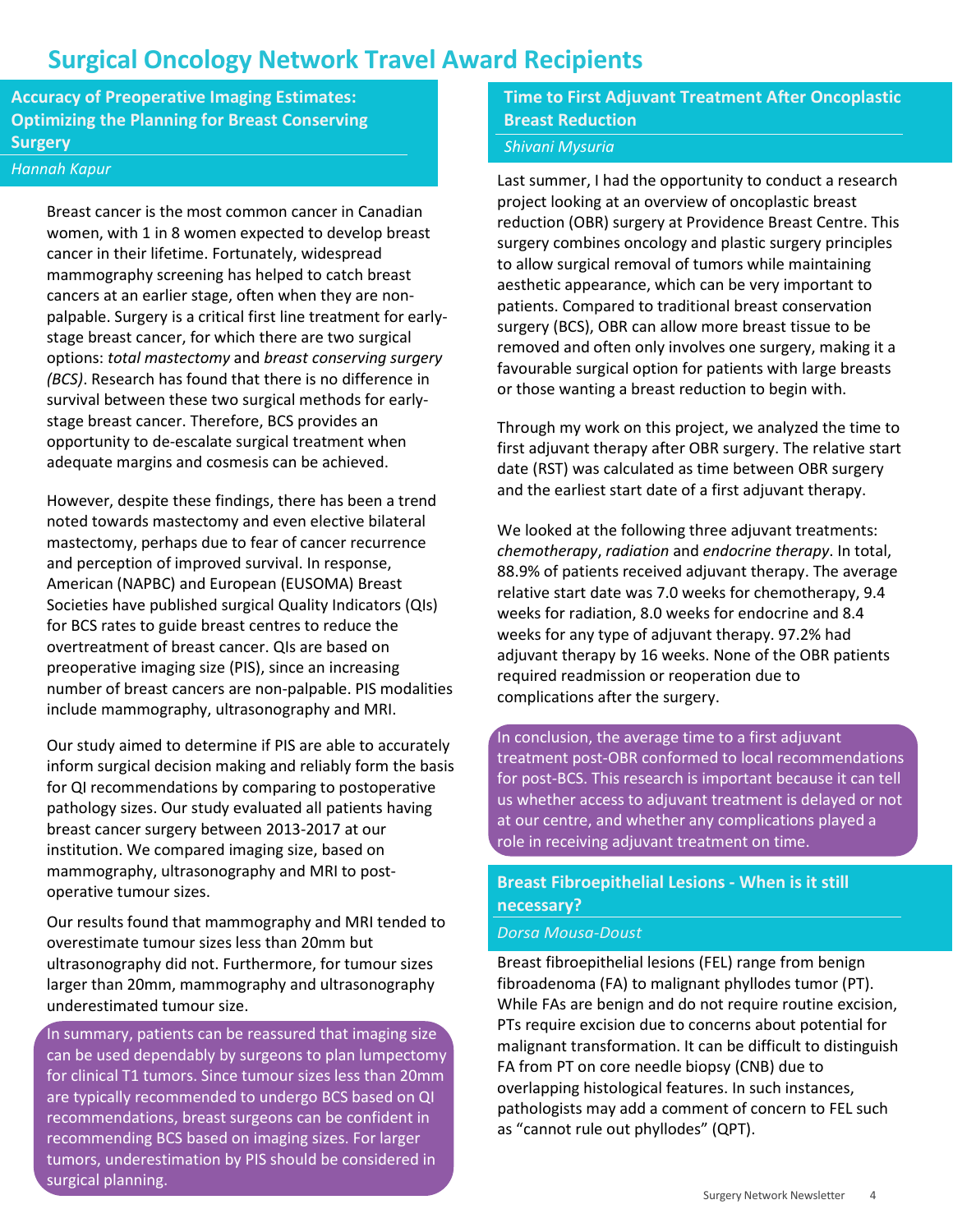The current guidelines recommend excision of FA over 3 cm in size to avoid missing PT**.** The purpose of this study was to assess whether the 3 cm threshold is justified, and to identify a low-risk group that can be spared surgery.

Patients having surgery with FEL on CNB at Mount St. Joseph Hospital between 2009-2018 were identified from a prospective database and chart review was used to obtain clinical and follow-up data. CNB results were classified as FA or QPT. The association of clinical, radiological and pathological characteristics as risk factors for upstaging to PT were also evaluated. Of 627 cases of FEL, 405 had CNB of FA. A total of 110 cases of PT were identified upon surgical excision, 28 patients had CNB of

FA and the remainder had QPT. The overall upstage rate to PT was 17.5%. Follow-up was available for 86 patients with a mean of 56 months; 6 patients had recurrence of PT, all of whom had QPT on CNB . All patients diagnosed with PT following CNB of FA had enlarging lesions. The finding of PT was associated with increasing age and size on multivariate logistic regression.

In conclusion, our data does not support routine excision of FA larger than 3 cm and we recommend that the threshold for excision of FA be 4 cm based on size alone or 3 cm and enlarging. Patients with CNB of QPT should continue to have excision due to high risk of upstage to PT and association with recurrence.



### **FALL TRAVEL AWARDS DEADLINE**

Applications for travel awards may be submitted for conferences that are being held virtually. Costs for registration or membership fees to present are eligible for reimbursement. For more information, [click here](http://www.bccancer.bc.ca/health-professionals/networks/surgery-network/surgeon-network-awards) or email [SurgeryNetwork@bccancer.bc.ca.](mailto:SurgeryNetwork@bccancer.bc.ca?subject=SON%20Travel%20Award)

Applications must be submitted by December 15th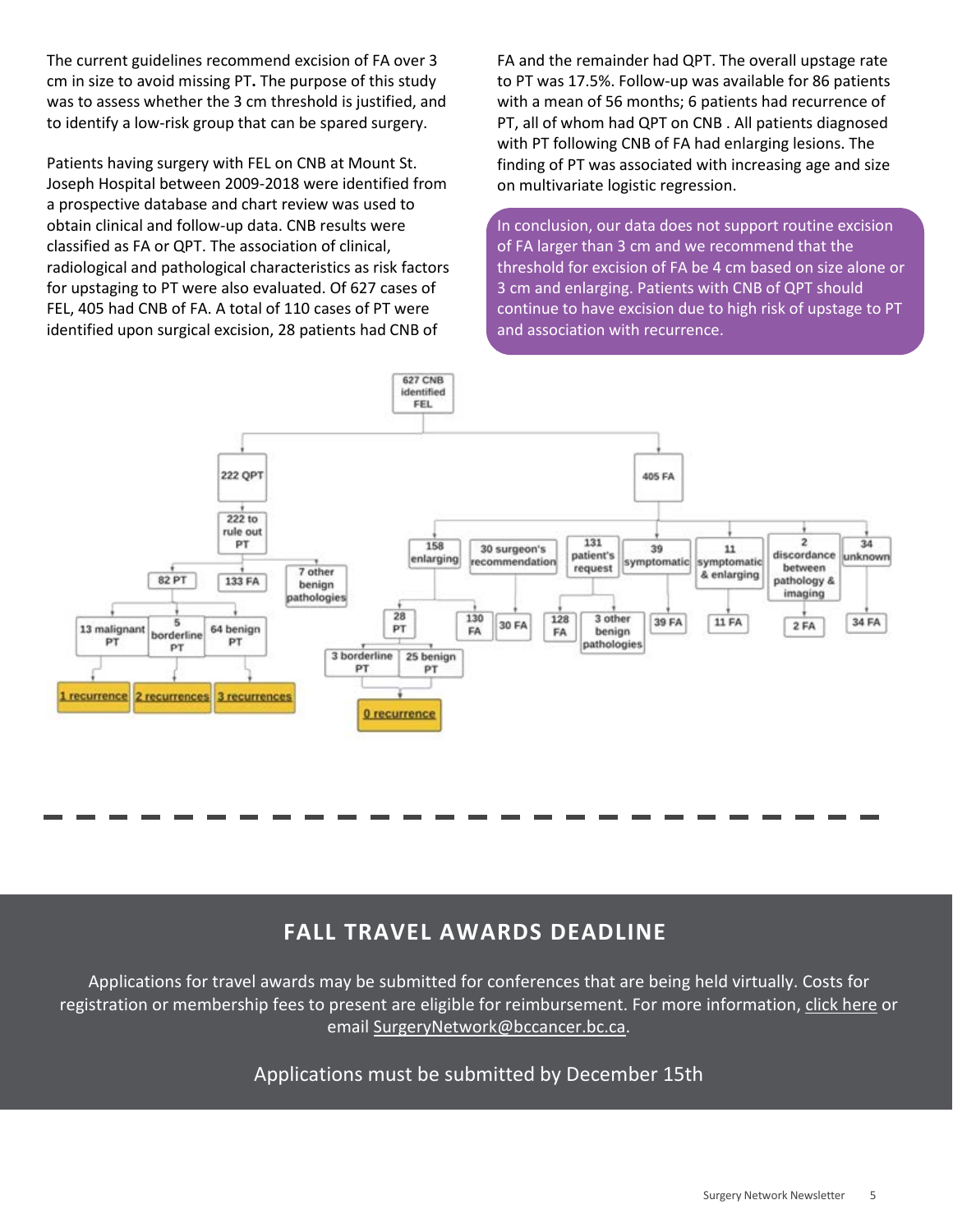## **Multidisciplinary Cancer Conference for Rectal Cancer Patients**

**Dr. Carl Brown,** Program Medical Director, Provincial Surgical Oncology, BC Cancer



 In July 2021, BC Cancer Surgery conducted a survey to understand the current-state of Multidisciplinary Cancer Conference (MCC) use for rectal cancer patients in BC, as well as to gain an estimated proportion of rectal cancer patients that are presented at MCC. The

survey was sent to 27 surgeons across the province who perform rectal cancer surgery; with the 18 responding surgeons constituting 90% of the rectal cancer surgery volume in 2019/2020.



Surveyed surgeons were asked about the number of rectal cancer surgery patients they presented at MCC, whether MCC improves patient care, ideal criteria for selecting patients to present at MCC and surgeons' overall access to MCC, including barriers and areas for improvement.

- 83% of respondents presented at least 2/3rds of their patients at MCC, with 56% presenting all of their patients at MCC.
- 94% of respondents felt that presenting rectal cancer patients at MCC improved patient care.
- 72% of responding surgeons felt that all rectal cancer patients should be discussed at MCC. Suggested guidelines were also provided by those who felt only selected patients be presented at MCC based on clinical features.



Survey results demonstrated that surgeons believe presenting their patients at MCC improves patient care and most felt all cases should be discussed. However, common barriers to access include: *MCC timing conflicts with other obligations, MCCs include non-rectal cancer patients irrelevant to surgeon practice and unavailability of critical collaborators (i.e. radiology, pathology) to attend.*

In addition to identifying barriers, the responding surgeons provided in-depth feedback and suggestions to improve the MCC. Suggestions included: *changing conference timing, providing a formalized written summary of recommendations for those unable to attend and creating a rectal cancer MCC separate from the general GI conference.*

The BC Cancer Surgery Network will use the information gathered to work closely with leadership and providers to address the identified barriers, as well as to improve and measure access for rectal cancer patients in the province.

# **SAVE THE DATE - SPRING 2022**

ANNUAL SURGICAL ONCOLOGY NETWORK SPRING UPDATE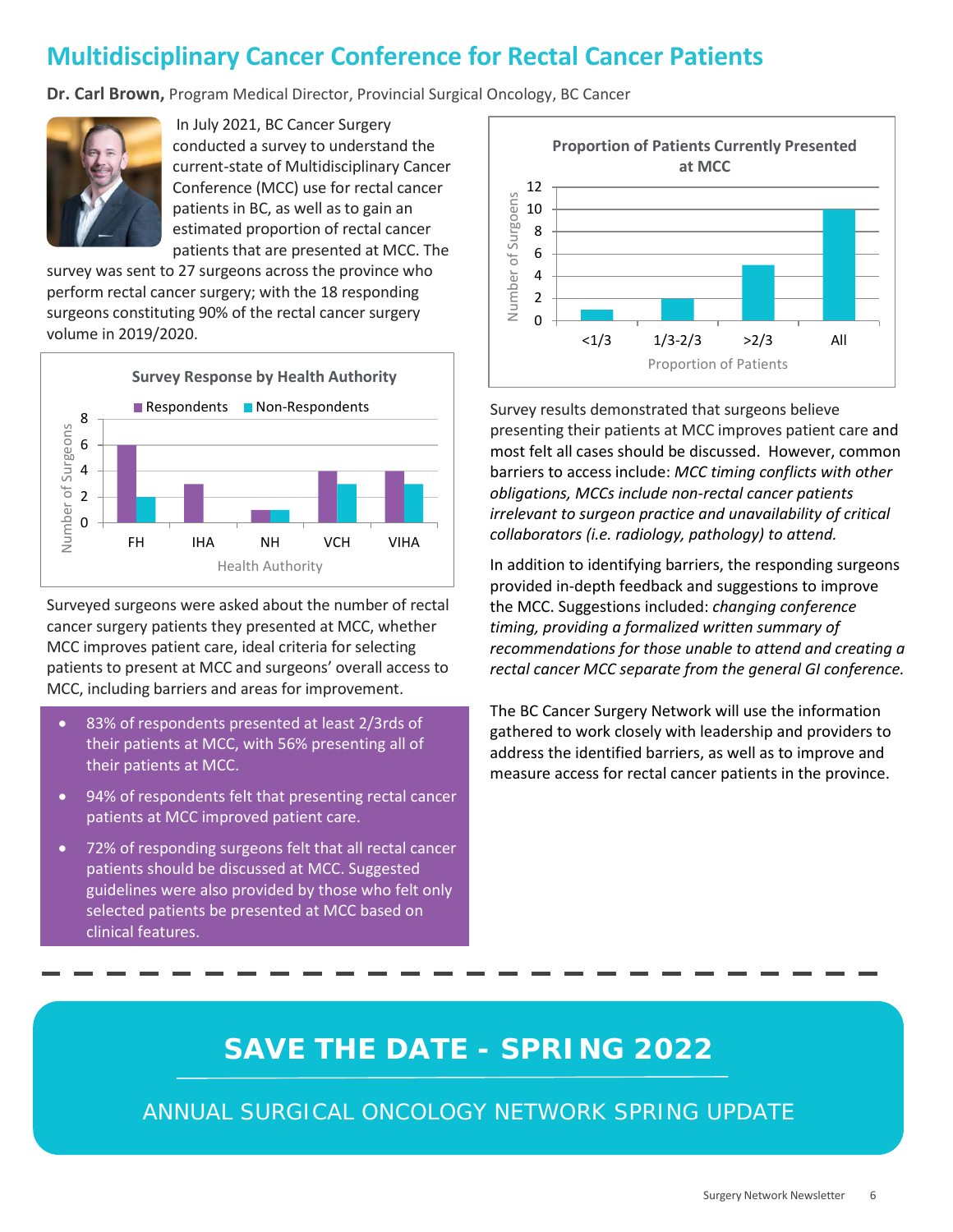### **Oncologic Liver Transplant**

**Dr. Peter Kim,** Head, Liver Transplant Program of B.C**. Dr. Phil Leung,** Liver Transplant Fellow, VGH



As experience and expertise with liver transplantation have grown, efforts have been made to evaluate additional indications outside of liver failure.

Dr. Kim Dr. Leung

There has been particular interest in utilizing liver transplant in the context of oncology, as liver transplant is a potentially curative treatment for patients with liver malignancies. This is complicated by the scarcity of livers, as the potential benefits to oncology patients must be weighed against the risk of displacing other prospective recipients on the waitlist. At present, the use of liver transplant in the management of a limited number of primary and secondary liver malignancies has been studied.

#### *Primary Liver Malignancies*

The most well-defined oncologic indication for liver transplant is hepatocellular carcinoma (HCC). First reported in 1996, the Milan criteria continue to be utilized to select patients with HCC who are likely to benefit from liver transplant.<sup>1</sup> These include: one lesion  $\leq$  5 cm or three lesions ≤ 3 cm, in the absence of macrovascular invasion or extrahepatic metastasis.<sup>1,2</sup> Subsequent long-term outcomes have been found to be favourable, with 5-year overall survival (OS) at 75% and a recurrence rate of 10 – 15% in these patients.  $2,3$ 

The next most common indication for liver transplant is hilar cholangiocarcinoma. Patients are typically enrolled in an institution-specific neoadjuvant chemoradiotherapy protocol popularized by the Mayo transplant team ("Mayo Protocol").4

The criterion for inclusion involves unresectable hilar cholangiocarcinoma measuring less than 3 cm, with no regional lymph node involvement. $4$  In addition, patients with primary sclerosing cholangitis accompanied with a suspected malignant stricture and CA19-9 > 100 U/ml may also be offered neoadjuvant chemoradiotherapy.<sup>4</sup> The 5-year OS (65%) and recurrence rate (20%) in these patients compared favorably to outcomes following conventional therapy for cholangiocarcinoma.4

Intrahepatic cholangiocarcinoma (ICC) is a relatively rare indication for liver transplant. Initial studies demonstrated poor overall outcomes, although survival and recurrence were notably improved with lesions  $\leq 2$  cm.<sup>5</sup> More recent evidence suggests that liver transplant may benefit select ICC patients proven to have stable disease on neoadjuvant therapy, although larger studies are required. $6$ 

#### *Secondary Liver Malignancies*

Metastatic neuroendocrine tumors (NET) have become an increasingly common indication for liver transplant, with excellent outcomes reported in highly select patients, including a 5-year survival approaching 97% and recurrence rate of 13%.<sup>7,8</sup> Many of these studies follow the Milan criteria for NET, which requires that patients undergoing liver transplant for metastatic NET have the following: confirmed carcinoid with a primary tumour drained by the portal vein, no extrahepatic disease, evidence of stable disease, and no more than 50% hepatic replacement by tumor. $7,8$  More recent literature suggests that outcomes may be somewhat less favourable, with one review reporting 5-year survival at 63% and recurrence rate ranging from 31-56%.<sup>9</sup> Taken together, this suggests that additional study is required to delineate the outcomes from liver transplant for metastatic NET.

| <b>Oncologic Indications for Liver Transplant</b> |              |                             |            |            |               |  |  |  |
|---------------------------------------------------|--------------|-----------------------------|------------|------------|---------------|--|--|--|
|                                                   | <b>HCC</b>   | Hilar<br>Cholangiocarcinoma | <b>NFT</b> | <b>CLM</b> | ICC           |  |  |  |
| 5-year<br>survival                                | 75%          | 65%                         | 97%        | 60%        | $45 -$<br>65% |  |  |  |
| Recurrence<br>rate                                | $10-$<br>15% | 20%                         | 13%        | 90%        | $13 -$<br>55% |  |  |  |
| <b>Burden on</b><br>wait list                     | 20%          | 1%                          | $< 1\%$    | $< 1\%$    | < 1%          |  |  |  |

There has been growing interest in utilizing liver transplant in the management of colorectal liver metastases (CLM). Several studies originating from Norway have evaluated the use of liver transplant in the context of extensive or unresectable liver-only colorectal metastases.<sup>10,11</sup> These have demonstrated some improvement in OS for select patients when compared to conventional therapies, including resection following portal vein resection or chemotherapy, with 5-year survival reaching  $60\%$ .<sup>10,11</sup> The recurrence rate when liver transplant is performed for CLM has been reported to be as high as 90%; however, the majority of these involve lung metastases, which are often amenable to resection.11,12 In North America, liver transplant for CLM is rare and is only offered at a number of institutions as part of a study protocol.

Overall, the application of liver transplant to the field of oncology remains an area of ongoing investigation. At present, apart from HCC, the oncologic indications for liver transplant have not been well established. While there is some evidence to support consideration of liver transplant in highly selected patients with cholangiocarcinoma, metastatic NET or CLM, given the scarce nature of livers, further studies are required to support routine listing of these patients for liver transplant.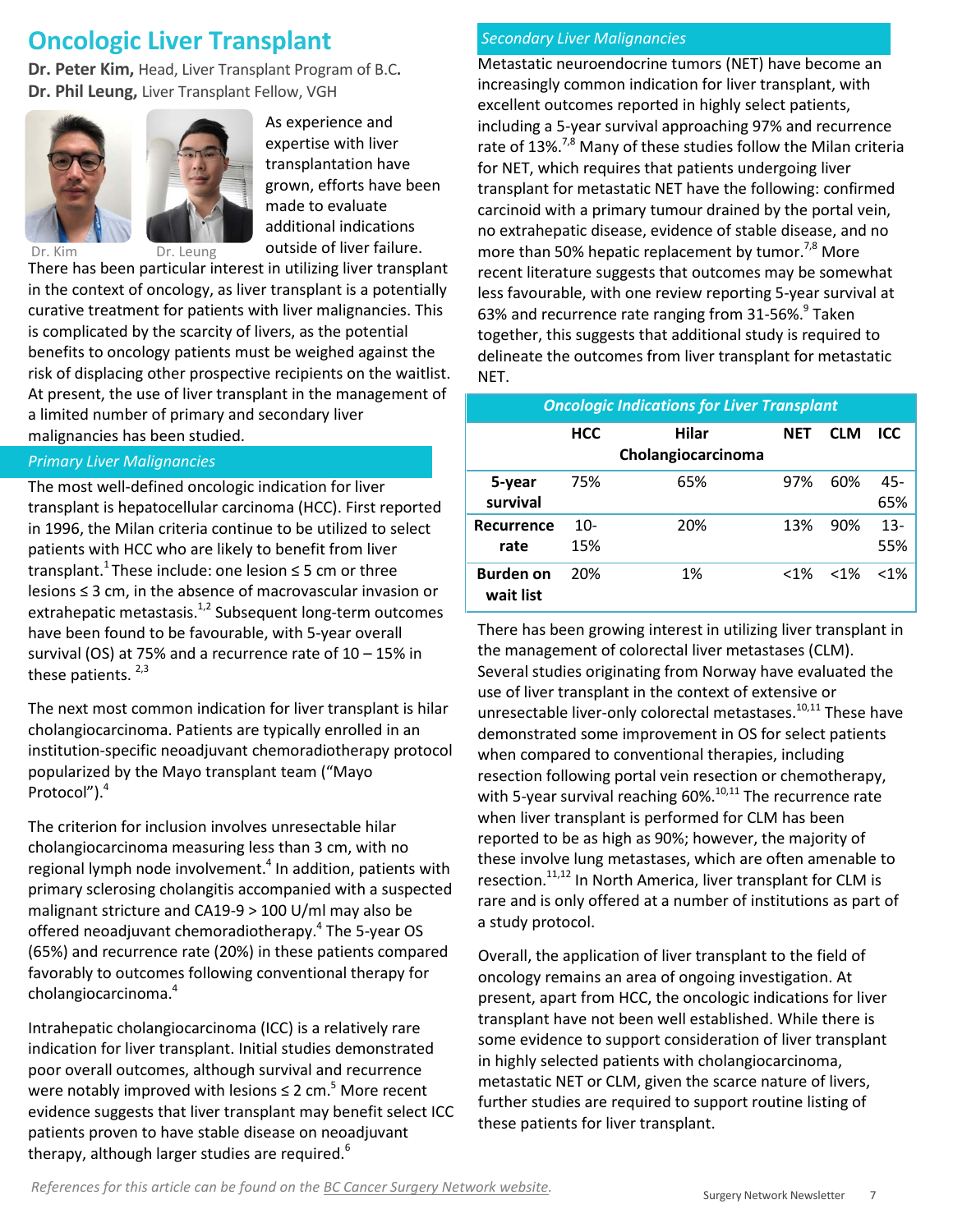### **Endoscopy Update: Sessile Serrated Lesions – New Name, Same Challenges**

**Dr. Jason Park,** Regional Surgical Lead, Vancouver Coastal Health Region Surgical Oncologist and General Surgeon, Vancouver General Hospital



Surgeon endoscopists may see the term "sessile serrated lesion" in pathology reports of colon polypectomy specimens and may wonder what these are and how they relate to sessile serrated "adenomas" or "polyps". The terminology and classification of these lesions have evolved in recent years, which can lead to confusion.

Serrated lesions of the colon or rectum were once considered to be benign lesions with no malignant potential. As understandings of these lesions have evolved, it is now recognized that 15-30% of sporadic colorectal cancers (CRCs) arise from serrated lesions via the serrated neoplasia pathway, a distinct carcinogenesis pathway separate from the traditional adenoma-carcinoma sequence. Moreover, the serrated neoplasia pathway is thought to account for higher proportion of post colonoscopy (potentially missed) CRCs.

Serrated lesions of the colon or rectum include all nonmalignant epithelial neoplastic lesions that show a serrated (saw tooth folding pattern) morphology in their crypt epithelium. The World Health Organization (WHO) recently updated their classification of serrated lesions and introduced new terminology. The most important change in terminology for surgeon endoscopists to know is adoption of the term "sessile serrated lesion" (SSL). The SSL term replaces previously used "sessile serrated adenoma" or "sessile serrated polyp" terms. These latter terms fell out of favor because 1) most are not adenomatous (do not show cytologic dysplasia, an essential component of adenomas) and 2) many do not have a polypoid morphology.

SSLs are considered premalignant lesions, as about 15% of SSLs can show dysplastic features. Under the new WHO classification system, the pathologist should explicitly report dysplasia within an SSL when it is present. Previously, when the "adenoma" term was included, it could be unclear for non-pathologists to know whether dysplasia was present or not. In most cases, it was not present unless specified, but this new system eliminates any potential confusion.

The presence of dysplasia within an SSL impacts surveillance recommendations. SSLs with dysplasia are considered higher risk lesions. Dysplasia in an SSL can be graded as low or high grade. However, the clinical significance of this distinction is unknown and they are currently managed in the same way. An SSL with any dysplasia is managed with earlier surveillance, similar to high-grade dysplasia in a conventional adenomatous polyp. Other SSL higher risk features requiring earlier surveillance include size > 10 mm and number  $\geq$  3.

SSLs may be harder to detect and remove endoscopically than other polyps. They are commonly found in the right colon and may have a flat morphology with indistinct borders. They produce excessive mucin and can be covered with a thin mucus cap, with a rim of debris, which may make them even harder to see. Authors have previously tried to characterize the most common morphologic descriptors of SSLs. The most common "sentinel signs" that first captured the endoscopists' attention were a mucous cap (25%), alteration of the contour of a mucosal fold (25%), a rim of debris or bubbles (22%), and a dome-shaped protuberance (20%). Even when detected, studies have shown that SSLs have a higher rate of incomplete resection compared to conventional adenomas, which can be associated with higher recurrence risks. Submucosal injection of methylene blue may help endoscopists better visualize a SSL's borders to ensure complete removal (Figure 1).



A sessile serrated lesion (A) prior to submucosal injection, the size and borders can be hard to appreciate, (B) after submucosal injection of methylene blue, the borders are clearer and it is easier to tell the size, which is larger than initially appreciated.

#### **CLINICAL PRACTICE POINTS**

- 1. The "sessile serrated lesion" (SSL) term has replaced the previously used sessile serrated "adenomas" or "polyps" terms
- 2. SSL are harder to detect because of their paler appearance, flatter shape and indistinct borders, which may require additional maneuvers to detect and completely remove.
- 3. Most guidelines recommend a surveillance interval of 3 years after endoscopic removal of SSLs with:
	- a. Size  $\geq 10$  mm
	- b.  $\geq$  3 lesions
	- c. Any dysplasia\*
- 4. Otherwise, Canadian and U.S. guidelines recommend a 5 year surveillance interval after endoscopic removal of < 3 SSLs or size < 10 mm

*\*The Canadian Association of Gastroenterology Working Group and the US Multisociety Task Force. The International Serrated Lesions Expert Panel recommends a surveillance interval of 1-3 years for SSL with dysplasia.*

Surgery Network Newsletter 8 *References for this article can be found on the [BC Cancer Surgery](http://www.bccancer.bc.ca/health-professionals/networks/surgery-network/newsletter)  [Network website.](http://www.bccancer.bc.ca/health-professionals/networks/surgery-network/newsletter)*